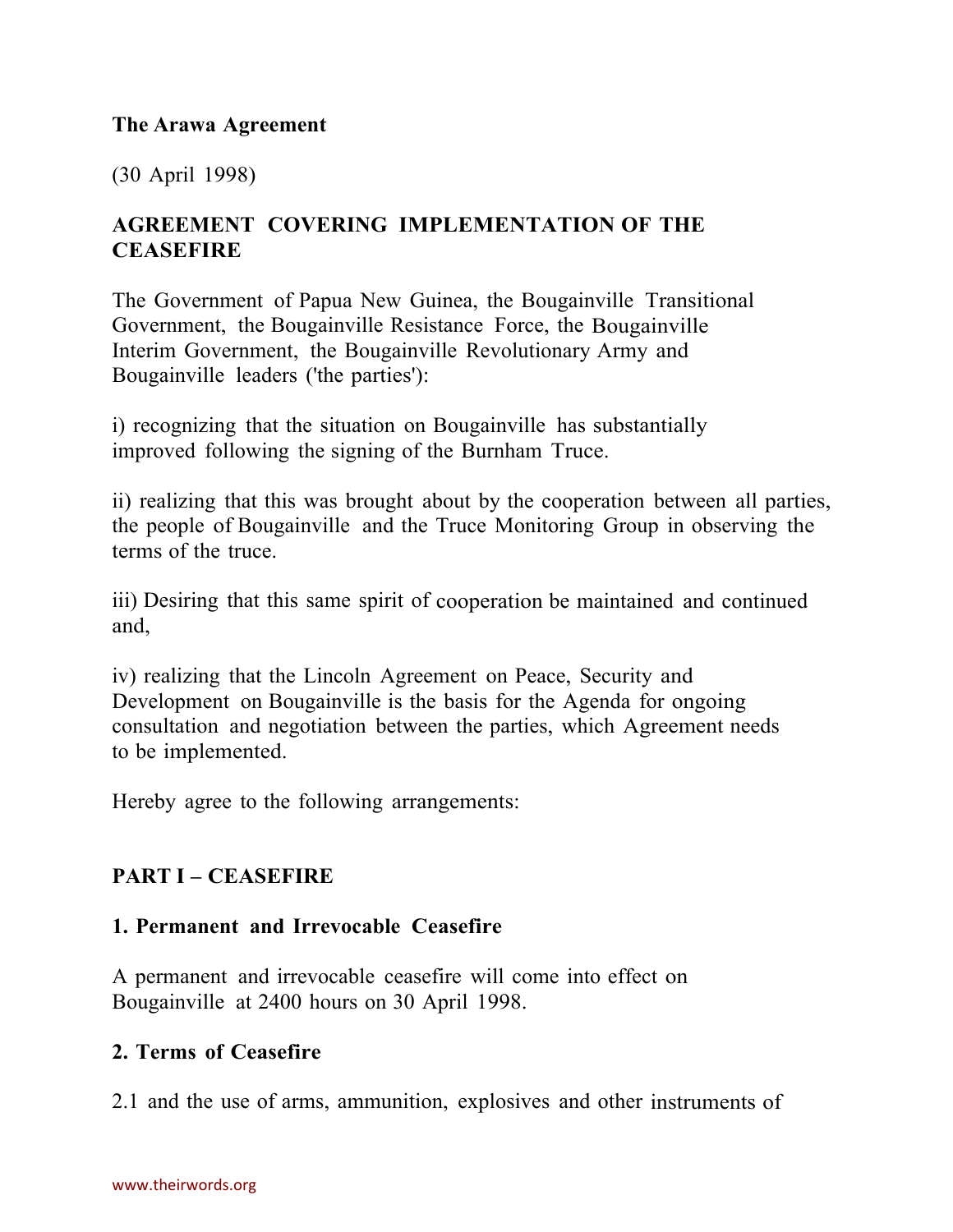death, injury or destruction on Bougainville.

2.2 No one will manufacture, trade or distribute weapons in Bougainville.

2.3 The parties will cooperate in reporting and preventing use, manufacture, importation, sale, trade and exchange of weapons and ammunition.

2.4 People will be allowed to move freely without hindrance in Bougainville.

## **PART II- NEUTRAL REGIONAL PEACE MONITORING GROUP AND UN OBSERVER MISSION**

### **3. Invitation of Neutral Regional Peace Monitoring Group**

3.1 The Papua New Guinea Government, in consultation with the parties, will negotiate an agreement based on the Agreement Concerning the Regional Truce Monitoring Group to establish a neutral regional Peace Monitoring Group.

3.2 The parties agree that Papua New Guinea will invite Australia, Fiji, New Zealand, Vanuatu and other countries in the region to participate in the neutral regional Peace Monitoring Group.

### **4. Mandate of Peace Monitoring Group**

The parties agree that the Peace Monitoring Group will carry out the following mandate:

i) monitor and report on compliance with all aspects of the ceasefire;

ii) promote and instill confidence in the peace process through its presence, good offices and interaction with people in Bougainville;

iii) provide such assistance in implementation of the Lincoln Agreement as the parties to the Lincoln Agreement and the states contributing to the Peace Monitoring Group may agree and available resources allow;

iv) cooperate by agreement in ways that assist in democratic resolution of the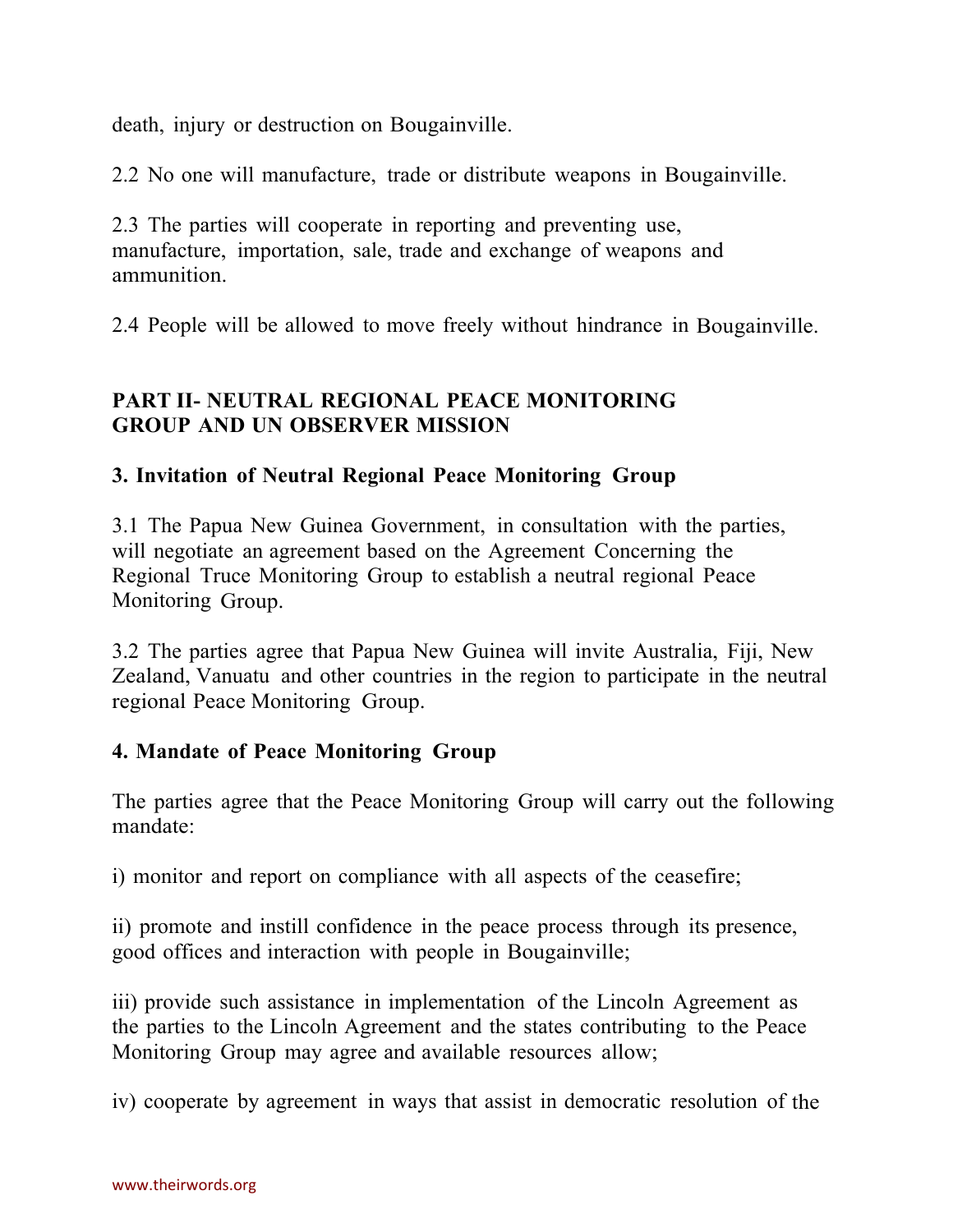situation.

## **5. Invitation of UN Observer Mission**

5.1 The parties agree that the Papua New Guinea Government will request:

i) the United Nations Security Council to endorse the neutral regional Peace Monitoring Group; and

ii) the United Nations Secretary-General to send an observer mission to Bougainville.

5.2 The Parties recognize that the United Nations observer mission will work in conjunction with the Peace Monitoring Group while maintaining the right to make its own observations and assessments.

5.3 The mandate of the United Nations observer mission will be to monitor and report on implementation of these arrangements and may be requested to assist in other areas as agreed by the parties.

# **PART III - MECHANISM FOR CONSULTATION**

### **6. Peace Process Consultative Committee**

6.1 The parties agree to establish a Peace Process Consultative Committee which will replace the Peace Consultative Committee.

6.2 The PNG National Government will seek funding for the establishment of a Secretariat for the Peace Process Consultative Committee.

# **7. Membership of Peace Process Consultative Committee**

7.1 The Peace Process Consultative Committee will comprise members from all the parties.

7.2 The United Nations observer mission and the states contributing to the Peace Monitoring Group will be invited to sit at meetings of the Peace Process Consultative Committee.

### **8. Chairman of Peace Process Consultative Committee**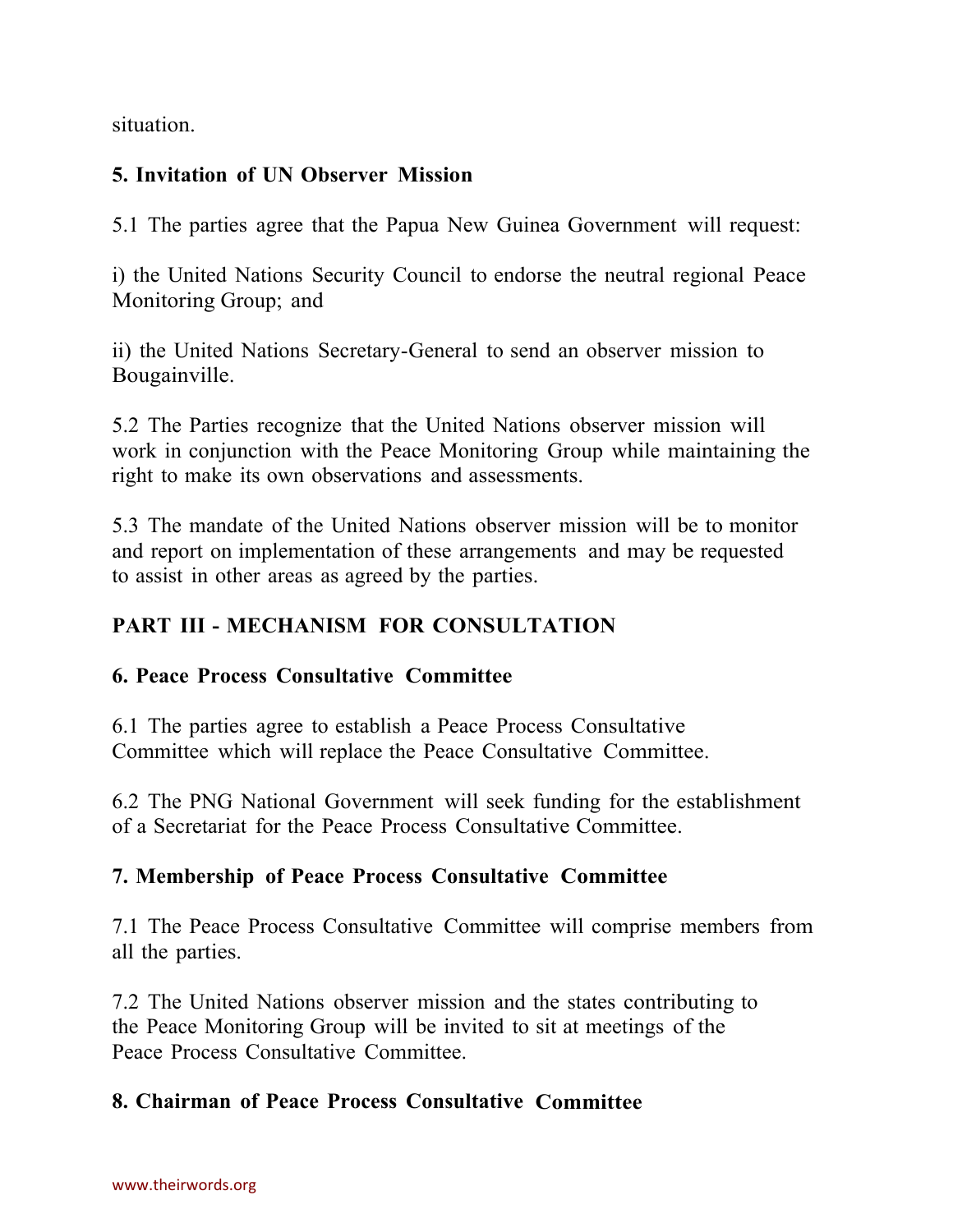The parties agree that the Chairman of the Peace Process Consultative Committee will be the leader of the United Nations observer mission or otherwise as may be agreed by the parties.

### **9. Function of the Peace Process Consultative Committee**

The parties agree that the functions of the Peace Process Consultative Committee shall be the following:

i) consult with all the parties on aspects of the ceasefire;

ii) assist the PMG to monitor the ceasefire and resolve problems resulting from breaches of the terms of the ceasefire;

iii) promote the process by screening and clearing issues arising from the Lincoln Agreement;

iv) develop detailed plans for the disposal of weapons;

v) develop detailed plans for phased withdrawal of the Papua New Guinea Defence Force and the Royal Papua New Guinea Constabulary Mobile Riot Squad;

vi) promote public awareness and understanding of the peace process;

vii) work with similar bodies at District and local levels to achieve the same objectives in their respective areas; and

viii) staffing of the secretariat.

10. Consultation with the Peace Process Consultative Committee recognizing the special situation in Bougainville, the Police Commissioner shall consult with the PPCC prior to any order to re-deploy the Royal Papua New Guinea Constabulary Mobile Riot Squad on Bougainville.

### PART IV - CALL OUT ORDER AND NEUTRAL ZONE

11. Call Out Order and Neutral Zone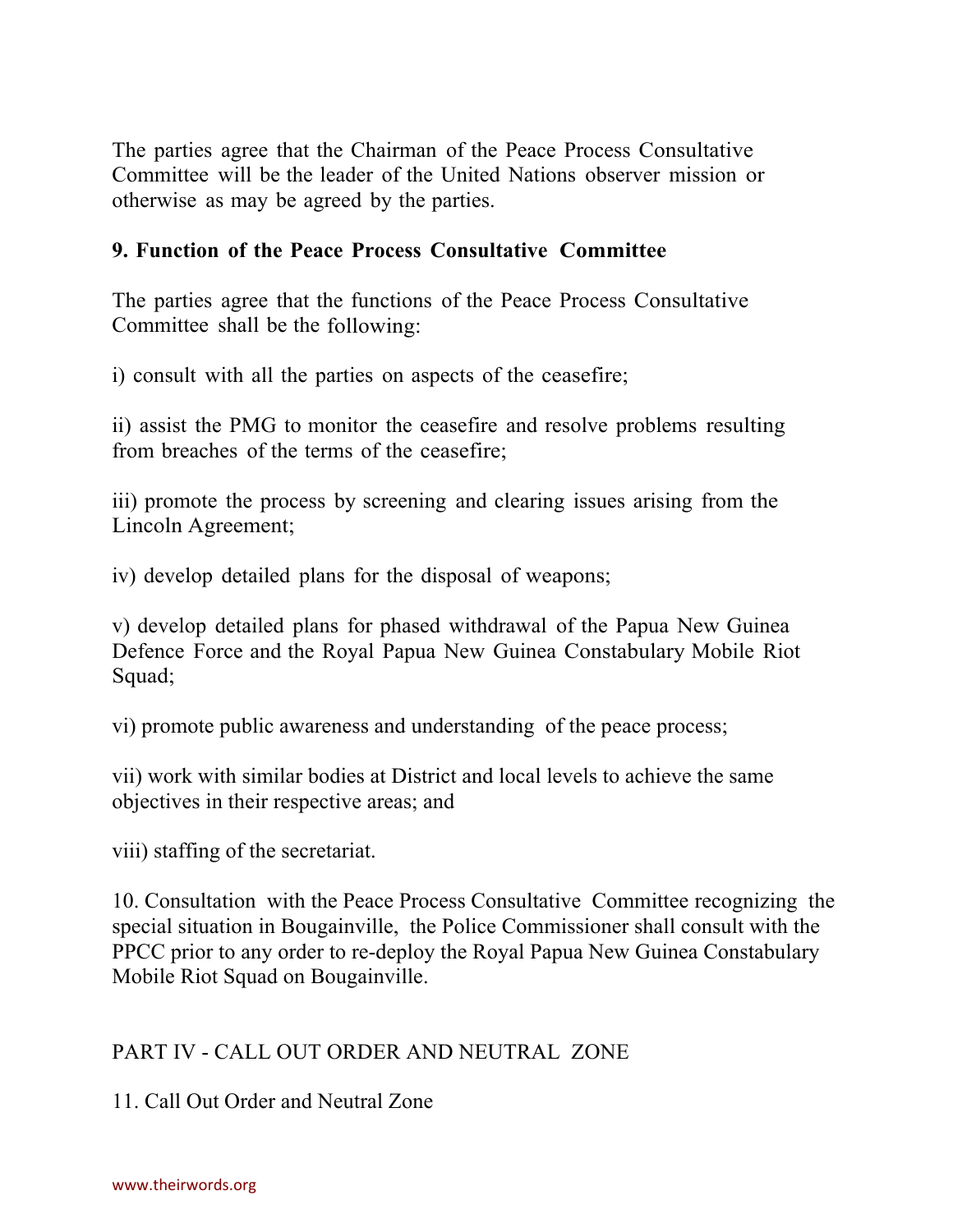11.1 The Special State Negotiator will raise with the Government of Papua New Guinea, within seven days of the signing of Annex 1 to the Lincoln Agreement, the following:

i) recognition by all parties of the township of Arawa as a demilitarized neutral zone; and ii) rescinding of the call-out order to consolidate the ceasefire. 11.2 The first meeting of the PPCC shall take place within seven days of the implementation of i) and ii) above.

Ceasefire Annex 1

This agreement is Annex 1 to the Lincoln Agreement on Peace, Security and Development on Bougainville.

Dated at Arawa this 30th April 1998

SIGNED BY:

Sir John KAPUTIN, KBE, CMG, GC (Togo), MP Special State Negotiator PNG Government

Hon. Gerard SINATO Premier Bougainville Transitional Government

Mr. Hilary MASIRIA Chairman Bougainville Resistance Force

Hon. John MOMIS, MP Member for Bougainville Regional PNG Government